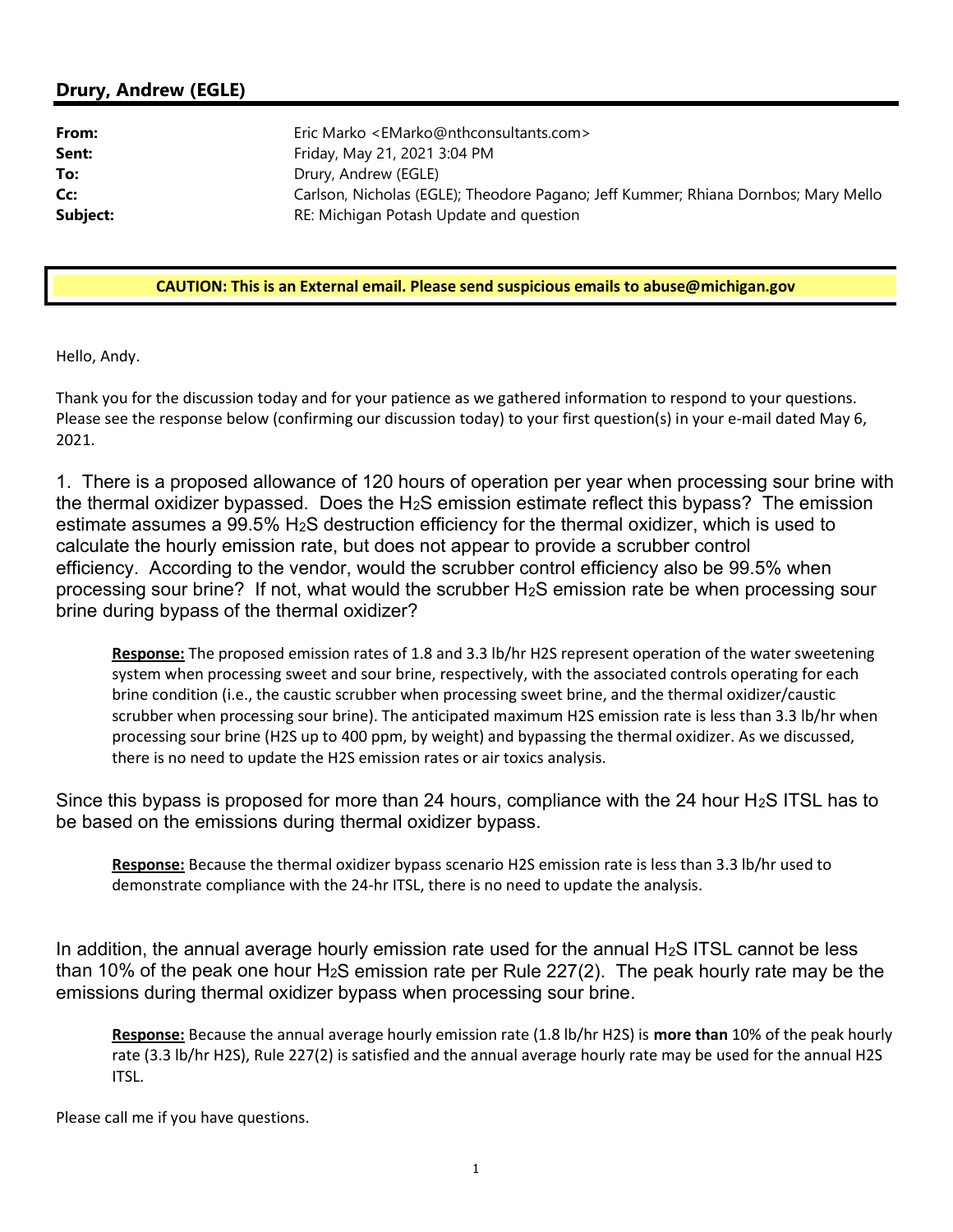Best,

 Eric Marko Assistant Project Engineer Mobile: 440.781.2429 [emarko@nthconsultants.com](mailto:emarko@nthconsultants.com)



 From: Drury, Andrew (EGLE) [<DRURYA@michigan.gov>](mailto:DRURYA@michigan.gov) Sent: Friday, May 14, 2021 10:16 AM To: Eric Marko [<EMarko@nthconsultants.com>](mailto:EMarko@nthconsultants.com) Cc: Carlson, Nicholas (EGLE) <[CarlsonN1@michigan.gov>;](mailto:CarlsonN1@michigan.gov) Theodore Pagano [<tpagano@mipotash.com>;](mailto:tpagano@mipotash.com) Jeff Kummer [<jkummer@mipotash.com>;](mailto:jkummer@mipotash.com) Rhiana Dornbos [<RDornbos@nthconsultants.com>;](mailto:RDornbos@nthconsultants.com) Mary Mello Subject: RE: Michigan Potash Update and question [<MMello@nthconsultants.com>](mailto:MMello@nthconsultants.com)

Eric,

I apologize for missing you call yesterday; I was in meetings most of the day.

Next week is fine for the additional information. They key is to meet the H<sub>2</sub>S screening levels if the oxidizer is not operating, which is why we need the emission rate during oxidizer bypass.

 Andrew Drury, Senior Engineer Specialist General Manufacturing/Chemical Process Unit, Permit Section Air Quality Division Michigan Department of Environment, Great Lakes, and Energy NEW PHONE 517-648-6663 | [drurya@michigan.gov](mailto:drurya@michigan.gov) Follow Us | [Michigan.gov/AIR](https://Michigan.gov/AIR)

From: Eric Marko <[EMarko@nthconsultants.com>](mailto:EMarko@nthconsultants.com) Sent: Thursday, May 13, 2021 5:08 PM <mark>To:</mark> Drury, Andrew (EGLE) <<u>DRURYA@michigan.gov</u>> Cc: Carlson, Nicholas (EGLE) <<u>CarlsonN1@michigan.gov</u>>; Theodore Pagano <tnogano@mipotash.com>; Jeff Kummer <[jkummer@mipotash.com>;](mailto:jkummer@mipotash.com) Rhiana Dornbos <[RDornbos@nthconsultants.com>;](mailto:RDornbos@nthconsultants.com) Mary Mello Subject: RE: Michigan Potash Update and question <[MMello@nthconsultants.com>](mailto:MMello@nthconsultants.com)

CAUTION: This is an External email. Please send suspicious emails to [abuse@michigan.gov](mailto:abuse@michigan.gov)

Hi, Andy.

 Thank you for the questions. I left a brief voicemail but wanted to follow-up with this e-mail. We are requesting a few more days to provide response as we verify the design/values for response to question number 1 below, we'll provide a response by the end of next week. With respect to question number 2, MPO is proposing to install a monitor to record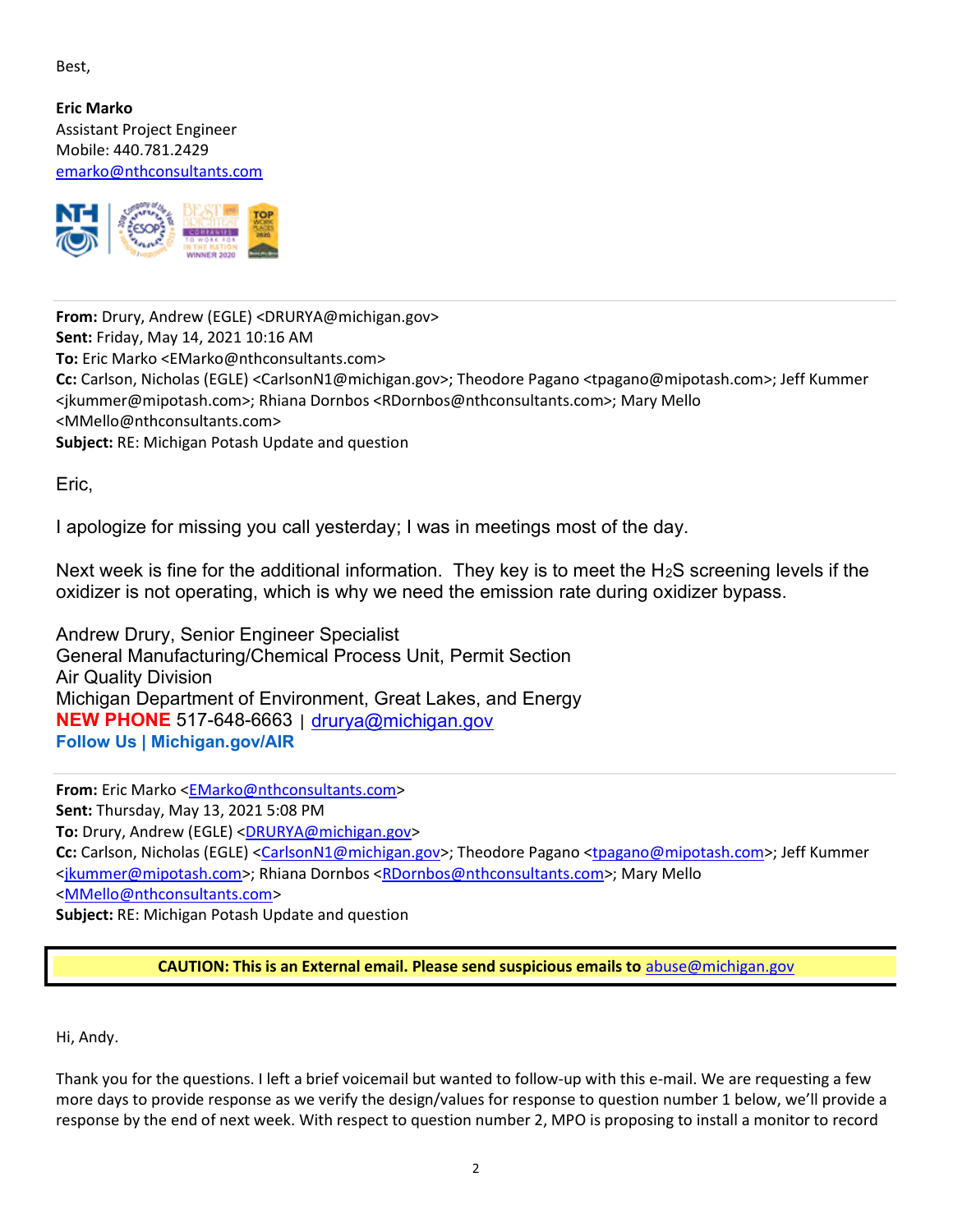the H2S concentration of the feedstock (inlet brine) to identify when the brine is sour and if the thermal oxidizer is required to operate. The monitoring would take place at the control room and the data would be logged.

Thank you, please call if you have questions.

 Eric Marko Assistant Project Engineer Mobile: 440.781.2429 [emarko@nthconsultants.com](mailto:emarko@nthconsultants.com)



From: Drury, Andrew (EGLE) [<DRURYA@michigan.gov>](mailto:DRURYA@michigan.gov) Sent: Thursday, May 6, 2021 11:01 AM To: Rhiana Dornbos [<RDornbos@nthconsultants.com>](mailto:RDornbos@nthconsultants.com) Cc: Carlson, Nicholas (EGLE) <<u>CarlsonN1@michigan.gov</u>>; Smith, Cindy (EGLE) <<u>SMITHC17@michigan.gov</u>>; Nixon, Shane (EGLE) <<u>NIXONS@michigan.gov</u>>; Owens, Caryn (EGLE) <<u>OwensC1@michigan.gov</u>>; Eric Marko <<u>EMarko@nthconsultants.com</u>>; Theodore Pagano <<u>tpagano@mipotash.com</u>>; Jeff Kummer <[jkummer@mipotash.com>;](mailto:jkummer@mipotash.com) Mary Mello [<MMello@nthconsultants.com>](mailto:MMello@nthconsultants.com) Subject: Michigan Potash Update and question

Rhiana,

 The AQD has verified the dispersion modeling. We are continuing our review and should begin drafting conditions shortly.

I do have two questions.

 1. There is a proposed allowance of 120 hours of operation per year when processing sour brine with the thermal oxidizer bypassed. Does the H<sub>2</sub>S emission estimate reflect this bypass? The emission estimate assumes a 99.5% H2S destruction efficiency for the thermal oxidizer, which is used to calculate the hourly emission rate, but does not appear to provide a scrubber control efficiency. According to the vendor, would the scrubber control efficiency also be 99.5% when processing sour brine? If not, what would the scrubber H2S emission rate be when processing sour brine during bypass of the thermal oxidizer?

Since this bypass is proposed for more than 24 hours, compliance with the 24 hour H<sub>2</sub>S ITSL has to be based on the emissions during thermal oxidizer bypass. In addition, the annual average hourly emission rate used for the annual H<sub>2</sub>S ITSL cannot be less than 10% of the peak one hour H<sub>2</sub>S emission rate per Rule 227(2). The peak hourly rate may be the emissions during thermal oxidizer bypass when processing sour brine.

2. How will H<sub>2</sub>S be monitored in the sweetening process to ensure the thermal oxidizer is used when the brine is sour and to ensure compliance with any sulfur related emission limits?

Please provide a response by May 13 so we can continue our review of the H<sub>2</sub>S emissions.

Please let me know if you have any questions.